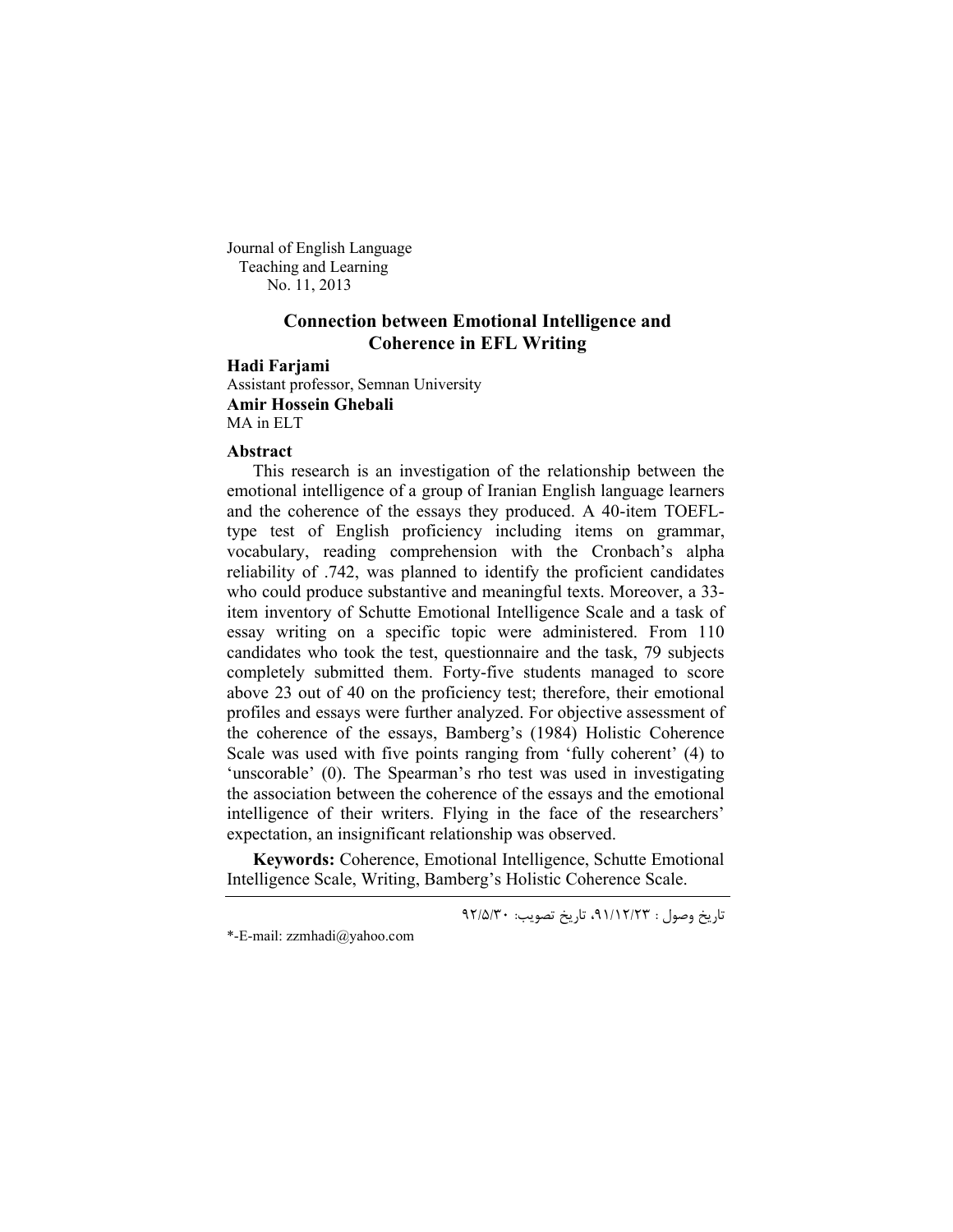## **Introduction**

Nowadays the dust-covered themes of "Know Thyself" in Memphis Temple, "Internal Manipulation" of Shaolin Monastery, and "Personal Evolution" at Mysticism School have been reinstated as emotional intelligence (EI) and become a buzzword. Daniel Goleman, the major advocate of EI, defines this bipolar construct at its personal level "such as being able to motivate oneself and persist in the face of frustration, to control impulses and delay gratification; to regulate one's moods and keep distress from swapping the ability to think, to emphasize and to hope" (1995, p. 34). Peter Salovey and Jack Mayer stress the "within" side of EI as "the ability to perceive emotions, to access and generate emotions to assist thought; to understand emotions and emotional meanings, to reflectively regulate emotions in ways that promote emotional and intellectual growth" (cited in Stein & Book, 2006, p. 14).

The other side of EI invokes social abilities such as 'empathy' or learning to tune into how others feel and 'social skills' or learning to handle feelings well in interactions with others. In other words, "being emotionally intelligent means to be able to acknowledge and handle emotions … in others" (Mortiboys, 2005, p. 7). For Yeung (2009), "emotional intelligence is the ability to identify, understand, and manage moods and feelings in ... other people" (p. 3).

Bar-On (2006) recapitulates these with-in and with-out skills as "intrapersonal and interpersonal skills" which are, in turn, dealing with "managing oneself or the ability to know one's emotions and managing relationships with others." Besides, Sparrow and Knight assert that "emotional intelligence is a characterization of our habitual stance towards self and the world, which is determined largely by the attitudes we hold" (2006, xi). Goleman properly knits these two extremes mediated by EI: "[emotional intelligence] is the capacity for recognizing our own feelings and those of others, for motivating ourselves, and for managing emotions well in ourselves and in our relationships" (1995, p 317).

The influential camp into EI is socio-interactionism (socioculturalism, socio-constructivism), which postulates human development mostly in interaction with the outer world. Its fans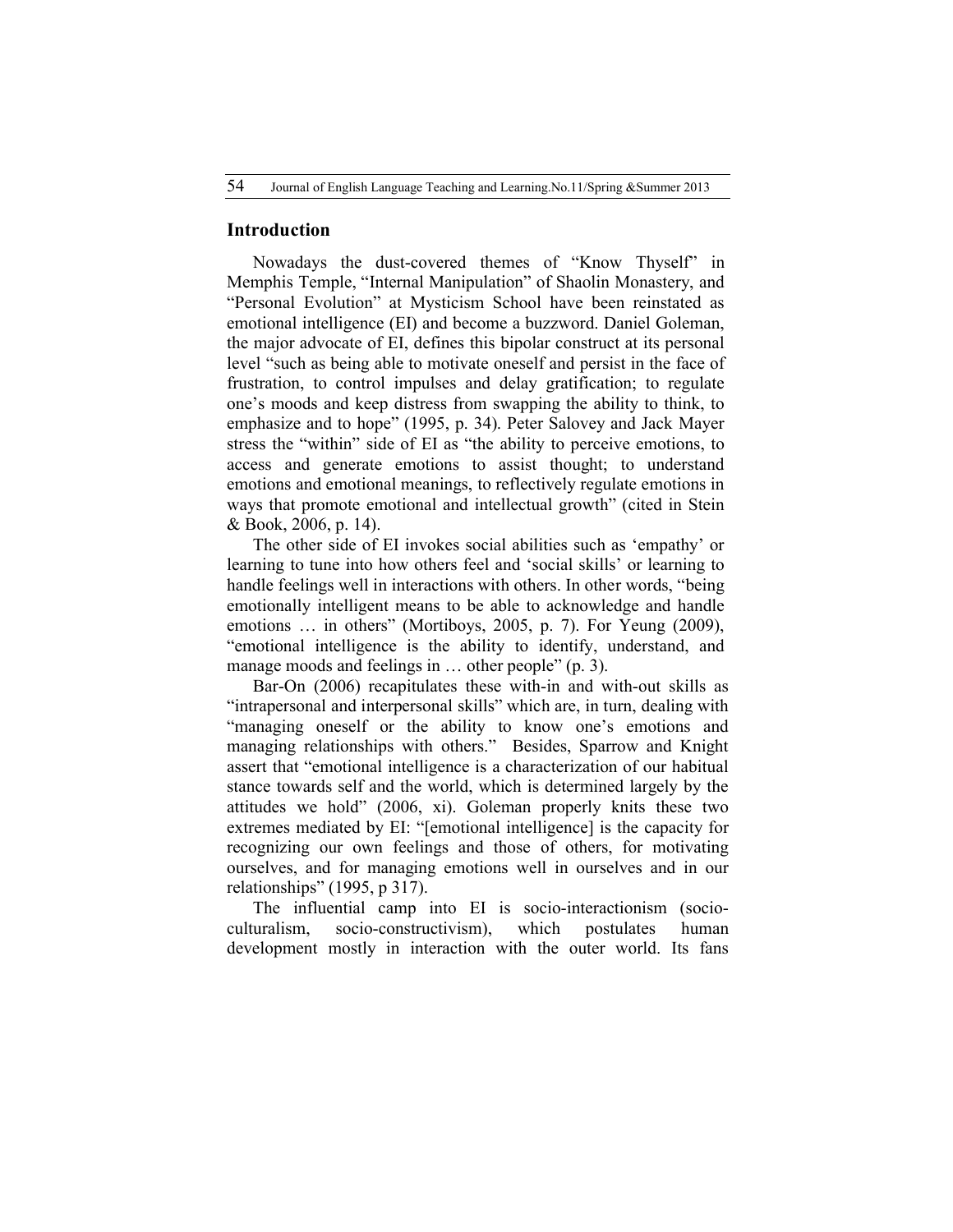believe that humans are inherently social beings, interactively learning from their surroundings and context, which provides tools for learning (Smidt, 2009). It is understood that emotion is a social fact which is socially and dialogically, i.e., socio-culturally (not individually) constructed in the interactions of the agent with agents and/ or the environment. Matthews, Zeidner and Roberts (2002) believe that emotion is not a property of the individual, but of a discourse between individuals, actively constructed and negotiated during social interaction. Hawkey (2006) accentuates this already strong pulse: "emotionality lies at the intersection of the person and society, for all persons are joined to their societies through the self-feelings and emotions they feel and experience on a daily basis" (p.139).

This study was designed to explore the relationship between EI (a mediating factor in social relationship) and coherence (a sociallymediated skill in language and writing).

Coherence is one of the sub-skills in the demanding task of writing. Van Dijk defines it as "a semantic property of a discourse, based on the interpretation of the rest of the sentences into the message" (1977, p. 93). Or more simply, Richards claims that coherence is believed to be "the relationships which link the meanings of utterances in a discourse or of the sentences in a text" (Richards, 1992. p. 61).

Pilus believes that this semantic property calls for twofold attention since "the interpretation of coherence is from two divergent sources -linguistic and non-linguistic" (1996, pp. 44-54). Linguistically speaking, coherence is deemed as "the quality of meaning unity and purpose perceived in discourse" (Johnson & Johnson, 1999, p. 55). Non-linguistically, it is believed that coherence "is not an absolute quality of a text, but always relative to a particular receiver and context" (Johnson & Johnson, 1999, p. 55). Therefore; "it is important to note that the writer, the text, and the readers all interact in the constitution of coherence" (Pilus, 1996). In other words, coherence is a factual issue in writing which is ideologicallynegotiated, interactively-built, and dialogically-transferred. Socioculturally, coherence is a socially-mediated fact which is co-authored by the writer and the reader in a specific context.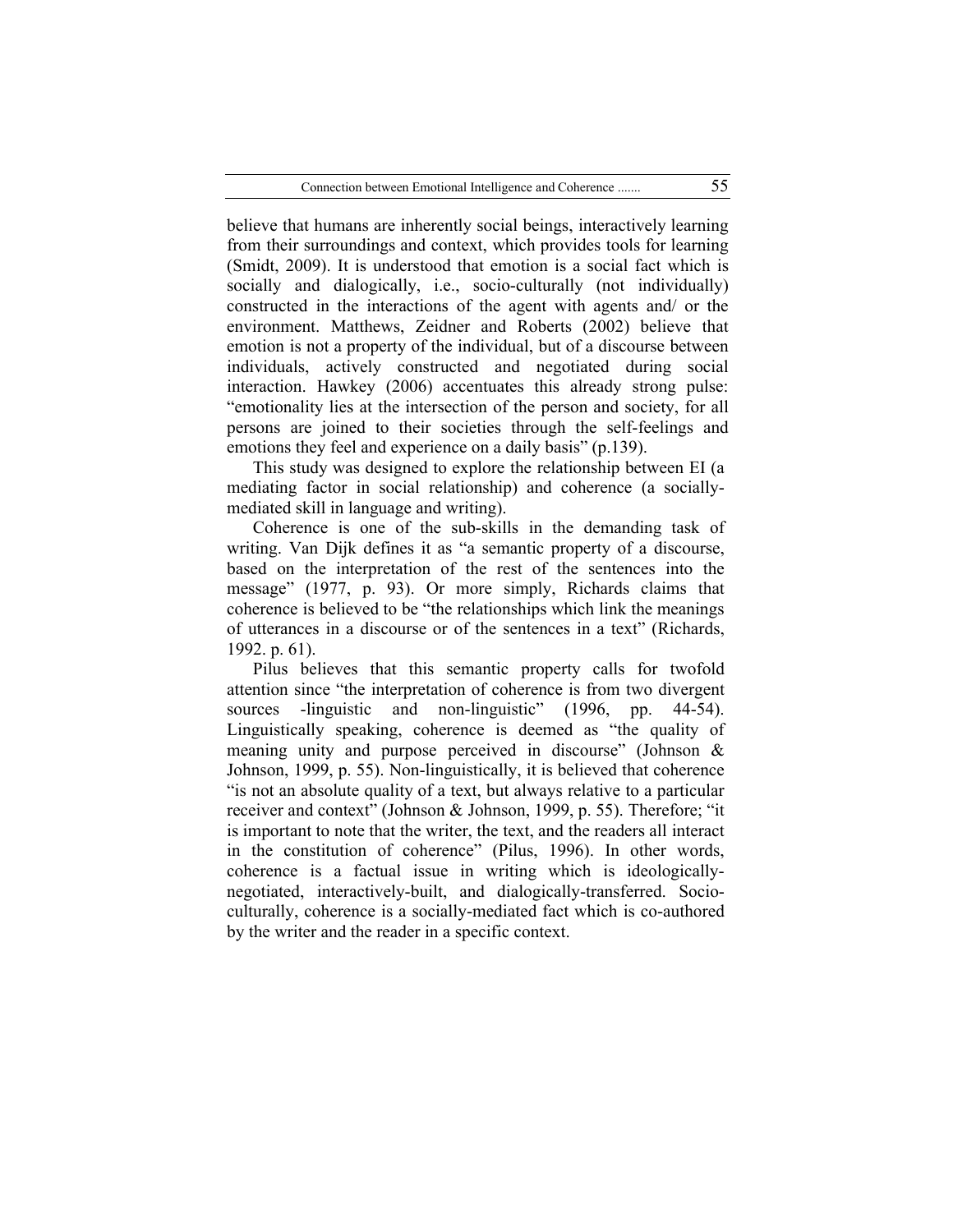To check these appealing theoretical remarks against the reality of learners' performance, this research sought to find empirical evidence to the following question:

Is there any relationship between emotional intelligence and coherence in the passages written by Iranian English learners?

The null hypothesis formulated was:

There is no relationship between emotional intelligence and coherence in the passages written by Iranian English learners.

## **Participants**

To learn about the connection between EI and language learning, the researchers administered an English proficiency test, a task of essay writing, and the Schutte Emotional Intelligence Scale to 110 undergraduate students of English language and literature at Semnan University, Iran. The participants had all successfully taken the university entrance examination, which is annually held nation-wide in a standardized manner. The participants were sophomore, junior, and senior students who had passed general proficiency courses (Conversation I and II, Reading Comprehension I, II and III, Grammar I and II, and Paragraph and Essay Writing). The freshmen were excluded since they did not generally seem qualified to take the essay writing task. Seventy-nine students returned the questionnaire forms, answered the proficiency test, and did the essay writing task. Fortyfive participants scored 23 (57%) or above out of 40 on the proficiency test so their emotional profiles and essays were chosen for further analyses.

#### **Instruments**

## **English Language Proficiency Test**

A 40-item multiple choice English language proficiency test measured the participants' verbal competence in structure, written expression, vocabulary, and reading comprehension. To this end, 70 questions were driven out of Longman (Phillips, 1995), Cambridge (Gear, 1993), and NTC (Broukal & Nolan-Woods, 1991) preparatory TOEFL books. The items were subsumed under two sections of 'Structure and Written Expression' (Section A), and 'Vocabulary and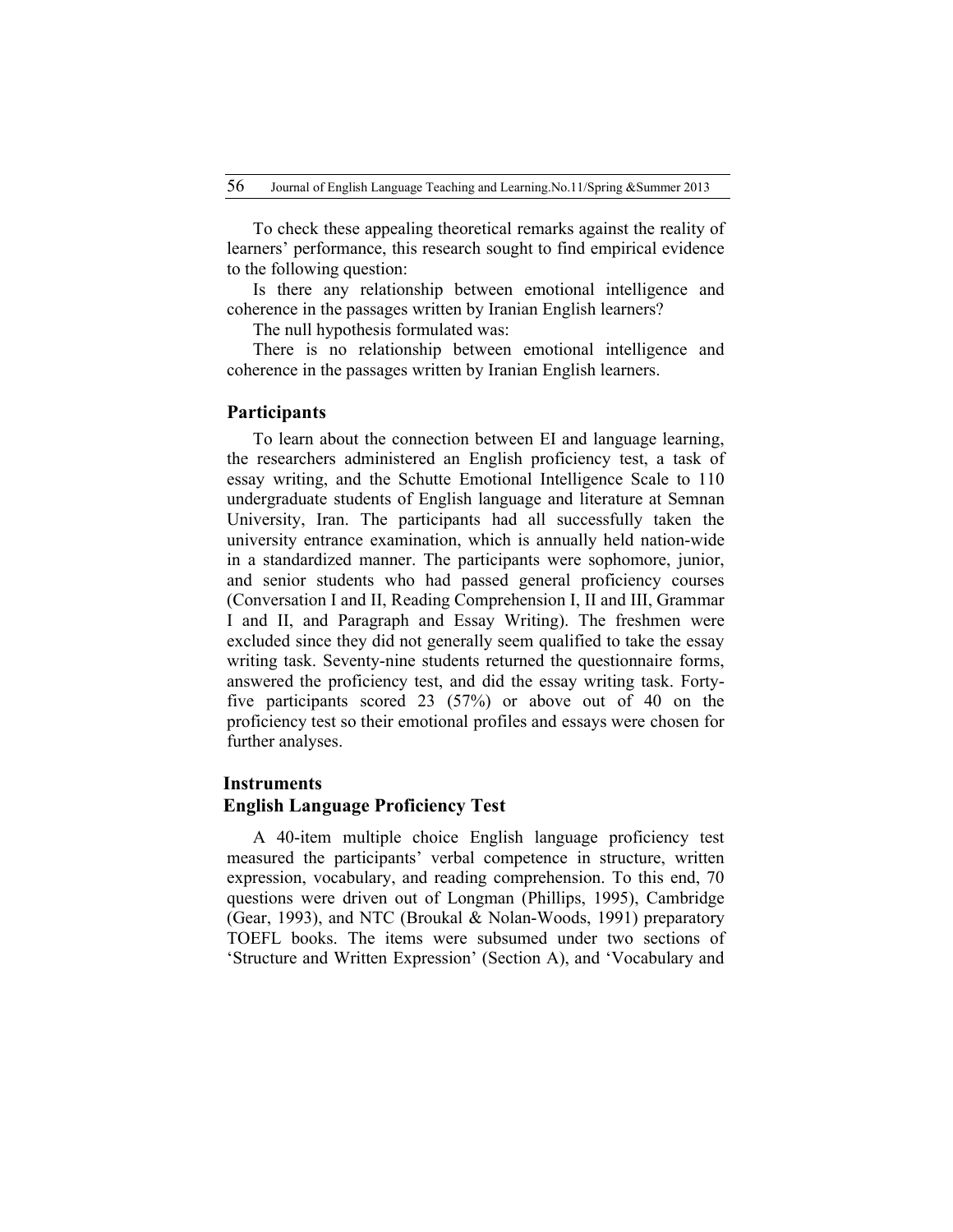Reading Comprehension' (Section B). Each section started with directions and examples. Structure and Written Expression contained 10 sentence completion items and 10 items with incorrect words or phrases to be identified. For the vocabulary part of Section Two, the respondents were to choose the words or phrases that could replace the underlined words or phrases. The reading comprehension part included two passages; each accompanied by five multiple choice questions. The test was checked with a pilot group for the appropriate duration, difficulty of questions, and possible problems. The Cronbach's alpha equation measured the reliability of the final version of the whole test as .742, and the reliability of Structure and Written Expression, and Vocabulary and Reading Comprehension as .631, and .543, respectively.

#### **Schutte Emotional Intelligence Scale**

The 33-item Schutte Emotional Intelligence Scale (SEIS) was used in order to obtain the emotional profile of the candidates. Perez, Petrides, and Furnham (2005) observe that "[SEIS] has been used extensively in the literature and can be employed as a short measure of global trait EI" (p. 129) with a reliability range of 0.70-0.85. The developers of the scale describe it as follows:

[it] is based on Salovey and Mayer's (1997) original model of emotional intelligence...the items composing the subscales are as follows: Perception of Emotion, Managing Own Emotions, Managing Others' Emotions, Utilization of Emotion…[accordingly] respondents rate themselves on the items using a five-point scale. Respondents require an average five minutes to complete the scale...total scale scores are calculated by reverse coding items 5, 28 and 33, and then summing all items. Scores can range from 33 to 165, with higher scores indicating more characteristic emotional intelligence (Schutte, Malouff, and Bhullar, 2009, p. 120).

To minimize the cultural biases and misunderstandings, this scale was translated into Persian-- the candidates' mother tongue-- and piloted with 20 learners. Feedback from them was considered to make sure about its comprehensibility, accuracy, and cultural relevance.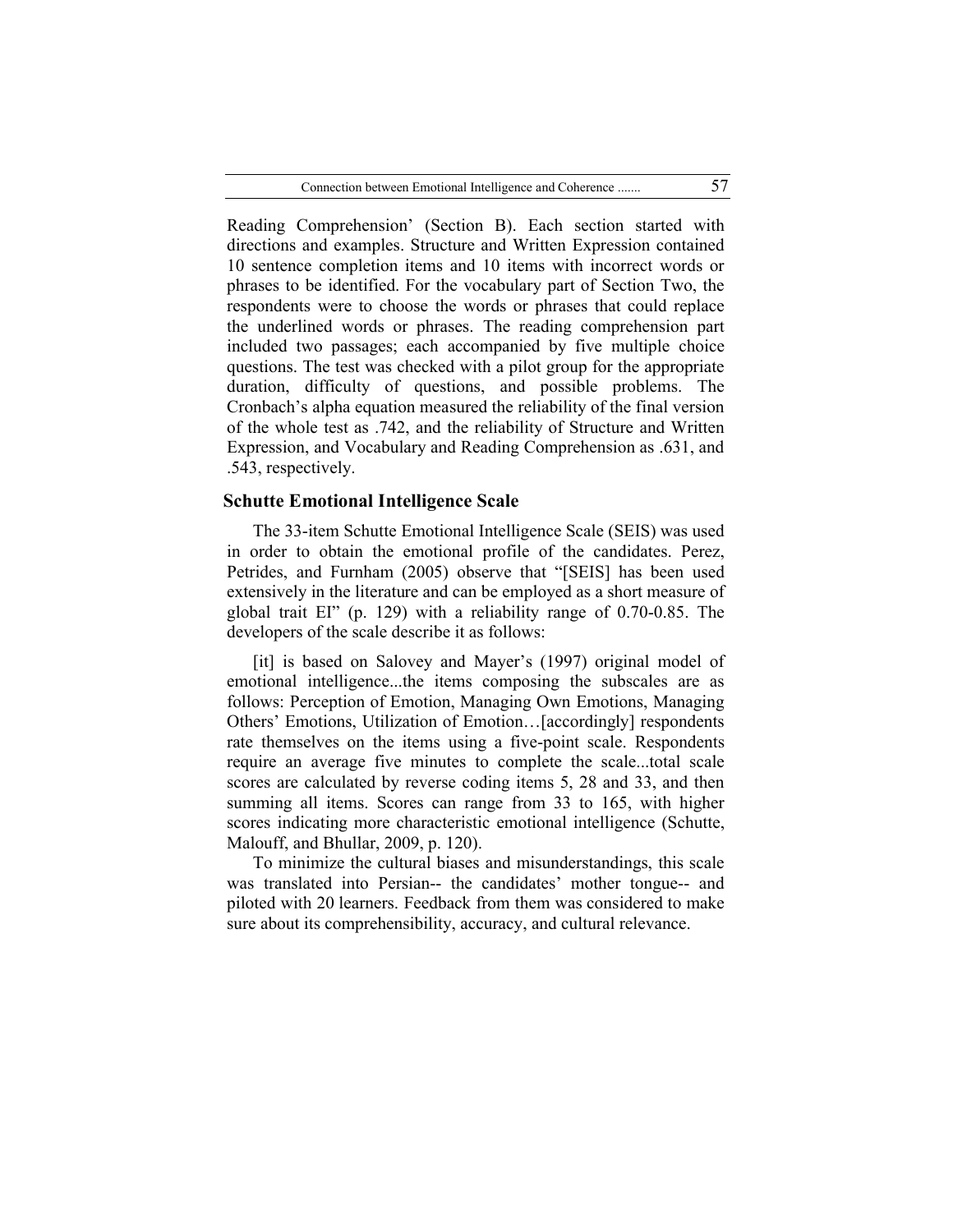## **Essay Writing**

The researchers assembled a series of argumentative topics from writing tutorial books-- *Doing Academic Writing in Education* (Richards & Miller, 2008), *Academic Writing* (Bailey, 2006), *Public and Professional Writing* (Surma, 2005), *Academic Writing* (Bailey, 2003), *Academic Writing for Graduate Students* (Swales & Feak, 1994). Six topics in the pool of topics were selected by the researchers and presented to 10 English language students to write about. These pilot students were then interviewed on their familiarity with the topics, the topics' novelty, and which topic they would suggest as the best essay topic. "Being Far from the Family Makes Me Independent. Agree/Disagree? Discuss." was chosen as the final essay topic, as, among other things, it furnished an outlet for learners to argumentatively knit their feelings and cognition. On a second pilot study, the appropriate time was determined. Finally, The candidates wrote an essay on the chosen topic within set conditions.

## **Data Collection, Scoring and Analysis**

The necessary data were collected in two sessions. In the first session, the participants took the linguistic test, which took 60 minutes on the average. They also did the writing task, which took 25 minutes on the average. The subjects' rough drafts on the writing topic were collected at the end of the session. In the second session, they answered the SEIS in 5 minutes. These measures were administered to 110 participants from students in three consecutive academic years. Seventy-nine candidates managed to complete all the three inquiries.

For objective assessment of the elusive concept of 'coherence', Bamberg's (1984) five point holistic scale (based upon the work of Halliday and Hasan, 1976) was used. Bamberg believes that this criterion is "a valid method of assessing essay coherence" and matches the principles of linguistics and discourse analysis (1984, p. 305-319). This scoring rubric involves holistically assessing coherence against a five-scale criterion (involving 7 factors; identifying topic, shifting topic or digressing, orienting the reader, organizing details, using cohesive ties, concluding with statement, flow of discourse) ranging from "fully coherent" (4), through "partially coherent" (3), "incoherent" (2), "incomprehensible" (1), to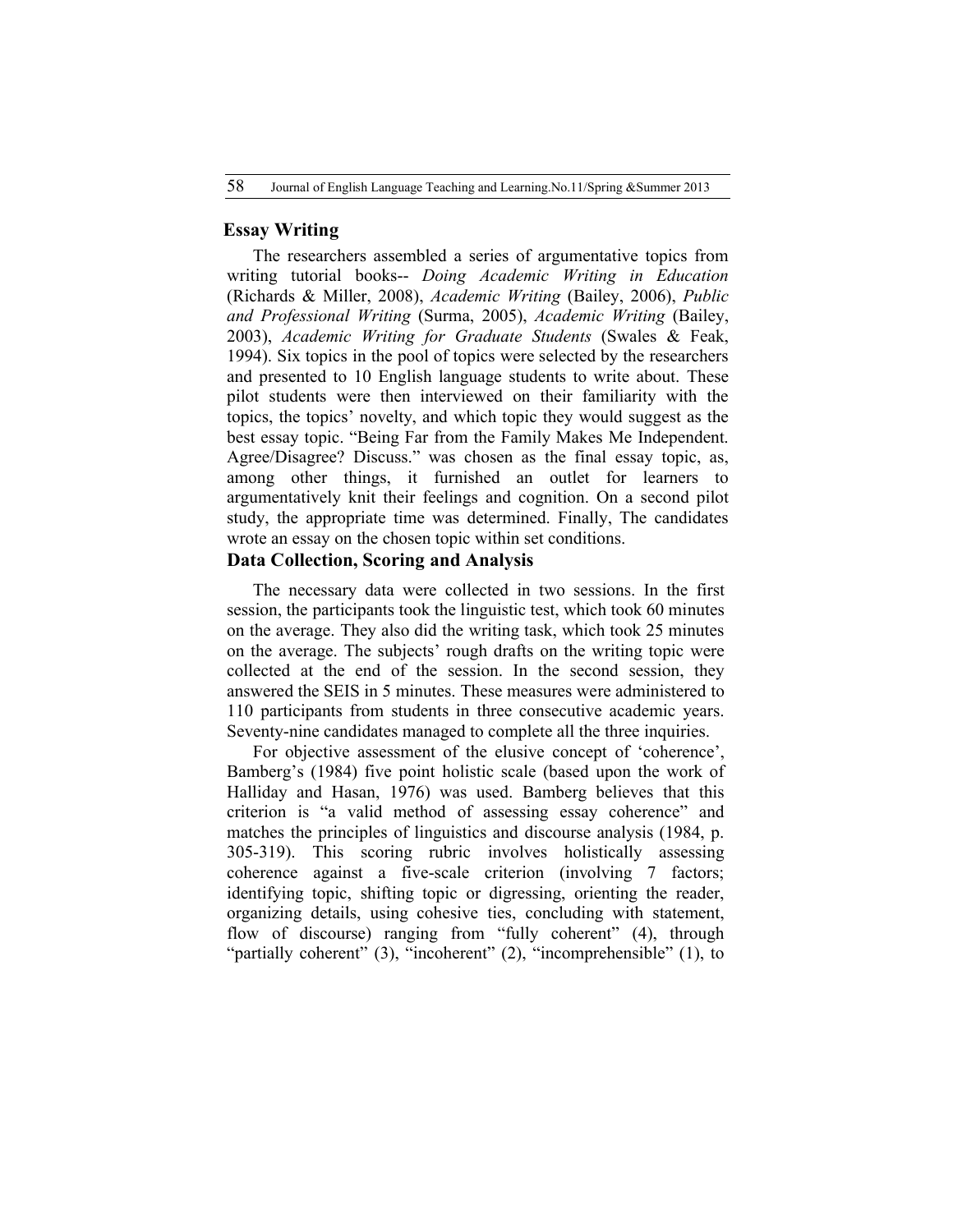"unscorable" (0). Weigle argues that assigning a mark to an essay, "each script is read quickly and then judged against a rating scale, or scoring rubric, that outlines the scoring criteria" (2002, p. 112). Bamberg herself believes that her scoring rubric "facilitates 1) the assessment of coherence holistically, rating the entire essay and not individual parts, 2) assessing coherence in terms of a list of features that create both global and local coherence, and 3) rating essays on a five-point ordinal scale that conceptualizes coherence as a quality achieved with varying degrees of success rather than as a dichotomous variable" (1984, p. 309).

According to Schutte et al. (2009), "total scale scores are calculated by reverse coding items 5, 28 and 33, and then summing all items. Scores can range from 33 to 165, with higher scores indicating more characteristic emotional intelligence" (p. 120). The writings' coherence were assessed objectively through Bamberg's (1984) Coherence Holistic Scale. This criterion (involving 7 factors; identifying topic, shifting topic or digressing, orienting the reader, organizing details, using cohesive ties, concluding with statement, flow of discourse) evaluated students' writings against five degrees ranging from 4 (fully coherent) to 0 (unscorable). The writings' coherence was assessed twice with a seven-day interval by one of the researchers. The data obtained were fed into SPSS16 Microsoft  $^{TM}$  to get descriptive output as minimums, maximums, means, and standard deviations. Spearman's rho correlation was applied to EQ (and its subscales) and coherence scores to obtain inferential information about their association.

## **Results**

This study empirically explored the relationship between EI and the coherence in the essays of a group of Iranian foreign language learners. For this purpose, a task of essay writing, and the 33-item Schutte Emotional Intelligence Scale as well as a test of English proficiency were administered to the participants.

The Schutte Emotional Intelligence Scale portrayed the candidates' emotional profiles through 33 five-point Likert items. Schutte et al. asserts that "scores can range from 33 to 165, with higher scores indicating more characteristic emotional intelligence"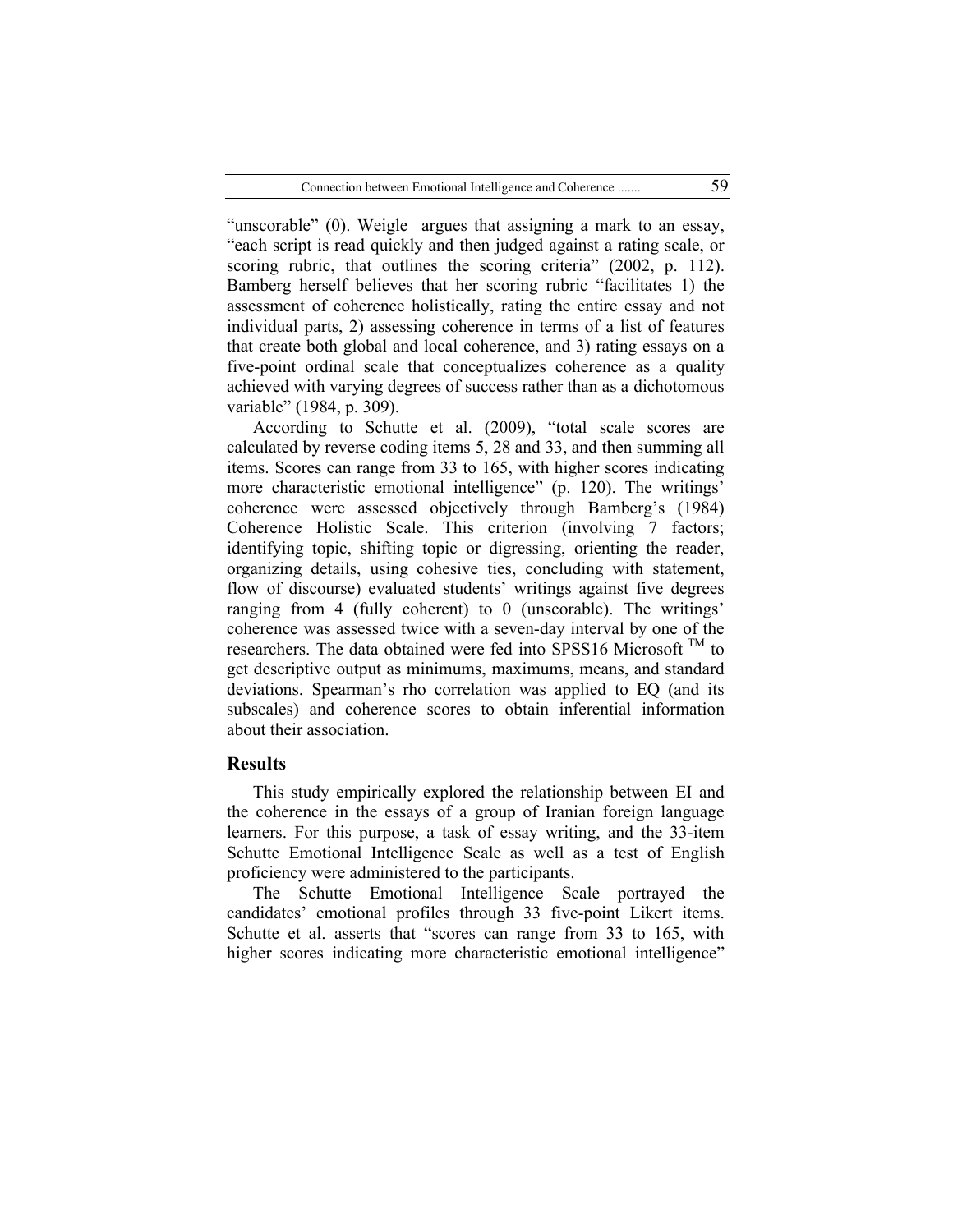(p. 120). The participants' scores varied from 87 to 145 with the average score of 120.05 (Table 1).

**Table 1:** *The candidates' Scores on Schutte Emotional Intelligence Scale*

|                        | N  |    | Minimum Maximum | Mean   | Std. Deviation |
|------------------------|----|----|-----------------|--------|----------------|
| Total EO               | 45 | 87 | 145             | 120.05 | 10.082         |
| Valid N<br>(list wise) | 45 |    |                 |        |                |

The Schutte Emotional Intelligence Scale sought out the subjects' emotional profiles through four subscales of 'perception of emotion', 'managing own emotions', 'managing others' emotions', and 'utilization of emotion' (Table 2).

**Table 2:** *The Candidates' Scores on SEIS's Subscales*

|                               | N  | Minimum | Maximum | Mean  | Std. Deviation |
|-------------------------------|----|---------|---------|-------|----------------|
| Perception of Emotion         | 45 | 24      | 40      | 31.73 | 4.552          |
| Managing Own Emotions         | 45 | 22      | 37      | 29.46 | 3.678          |
| Managing Others'<br>Emotions  | 45 | 21      | 35      | 28.04 | 2.690          |
| <b>Utilization of Emotion</b> | 45 | 14      | 26      | 21.16 | 2.617          |
| Valid N (list wise)           | 45 |         |         |       |                |

To assess the writings' coherence, Bamberg's (1984) Coherence Holistic Scale was resorted to. The first round of assessment unveiled that 51 % of essays were evaluated as 'incoherent', 40 % as 'partially coherent', and only 8 % as 'fully coherent' (Table 3).

**Table 3:** *The Candidates' Coherence Scores for the First Round of Assessment* 

|       |                    | Frequency      | Percent | Valid Percent | Cumulative Percent |
|-------|--------------------|----------------|---------|---------------|--------------------|
| Valid | Incoherent         | 23             | 51.1    | 51.1          | 51.1               |
|       | Partially coherent | 18             | 40.0    | 40.0          | 91.1               |
|       | Fully coherent     | $\overline{4}$ | 8.9     | 8.9           | 100.0              |
|       | Total              | 45             | 100.0   | 100.0         |                    |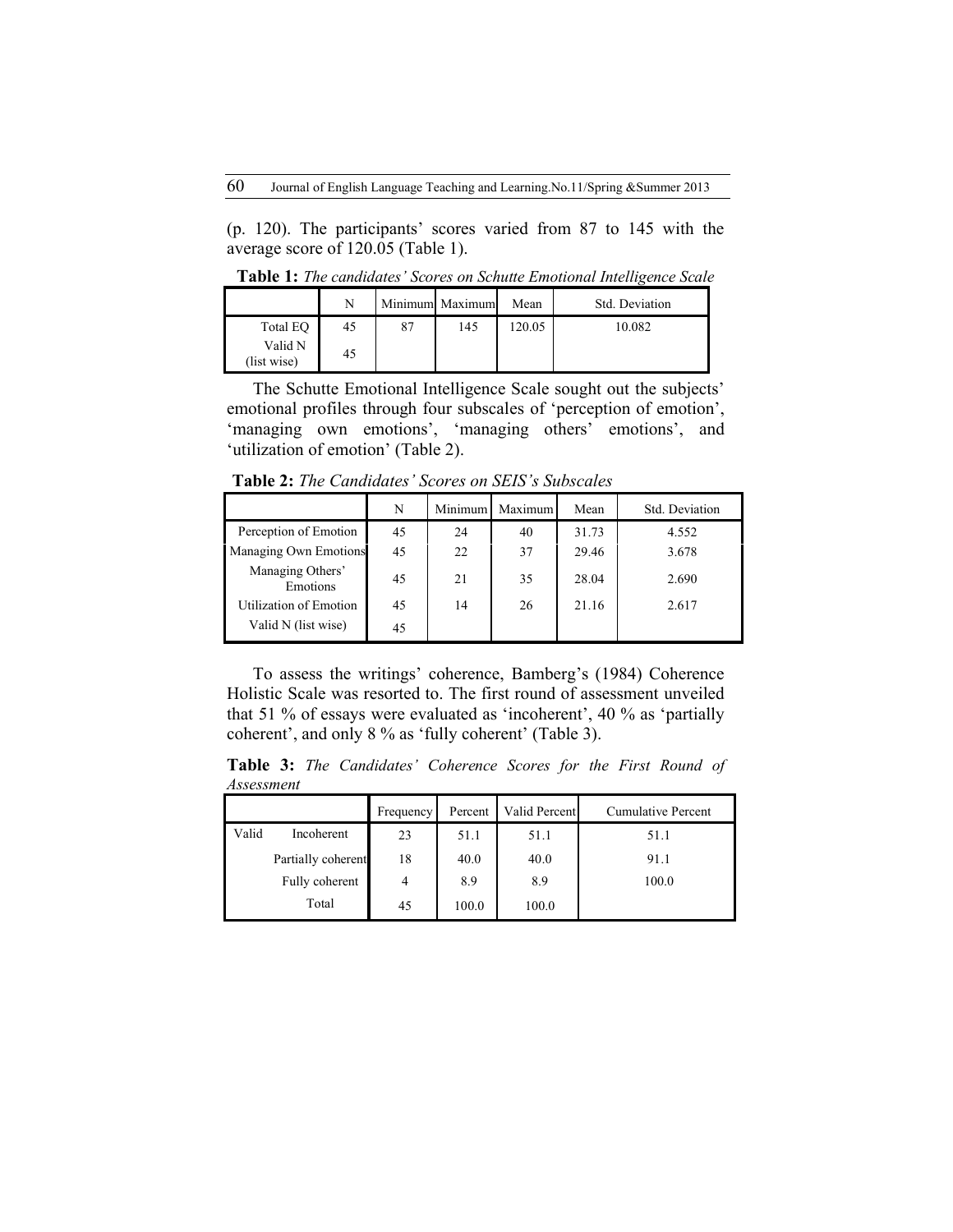To increase the ideal authenticity and to decrease the attempted subjectivity of scoring as well as skirting the memory effect, the scripts were all read and assessed de novo after seven days. The second round of evaluation revealed that 19 essays were written 'incoherently', 23 were 'partially coherent' and only three were 'fully coherent' (Table 4). Table 5 shows the inter-rater reliability of these two rounds of evaluation.

|       |                    | Frequency | Percent | Valid Percent | Cumulative Percent |
|-------|--------------------|-----------|---------|---------------|--------------------|
| Valid | Incoherent         | 19        | 42.2    | 42.2          | 42.2               |
|       | Partially coherent | 23        | 51.1    | 51.1          | 93.3               |
|       | Fully coherent     | 3         | 6.7     | 6.7           | 100.0              |
|       | Total              | 45        | 100.0   | 100.0         |                    |

**Table 4***: The Candidates' Coherence Scores for the Second Round of Assessment*

|  | Table 5: The Inter-rater Reliability of the Two Rounds of Coherence Assessment |  |  |
|--|--------------------------------------------------------------------------------|--|--|
|  |                                                                                |  |  |

|                |                                                | Coherence1 | Coherence <sub>2</sub> |
|----------------|------------------------------------------------|------------|------------------------|
| Spearman's rho | Coherence1 Correlation Coefficient             | 1.000      | $.553***$              |
|                | $Sig. (2-tailed)$                              |            | .000                   |
|                | N                                              | 45         | 45                     |
|                | Coherence <sub>2</sub> Correlation Coefficient | .553**     | 1.000                  |
|                | Sig. (2-tailed)                                | .000       | ٠                      |
|                | N                                              | 45         | 45                     |

\*\*. Correlation is significant at the 0.01 level (2-tailed).

To investigate the connection of the participants EI and the coherence of their writing, Spearman correlation analysis was conducted and bore the negative but insignificant value of  $r = -160$ , (p<0.05) (Table 6).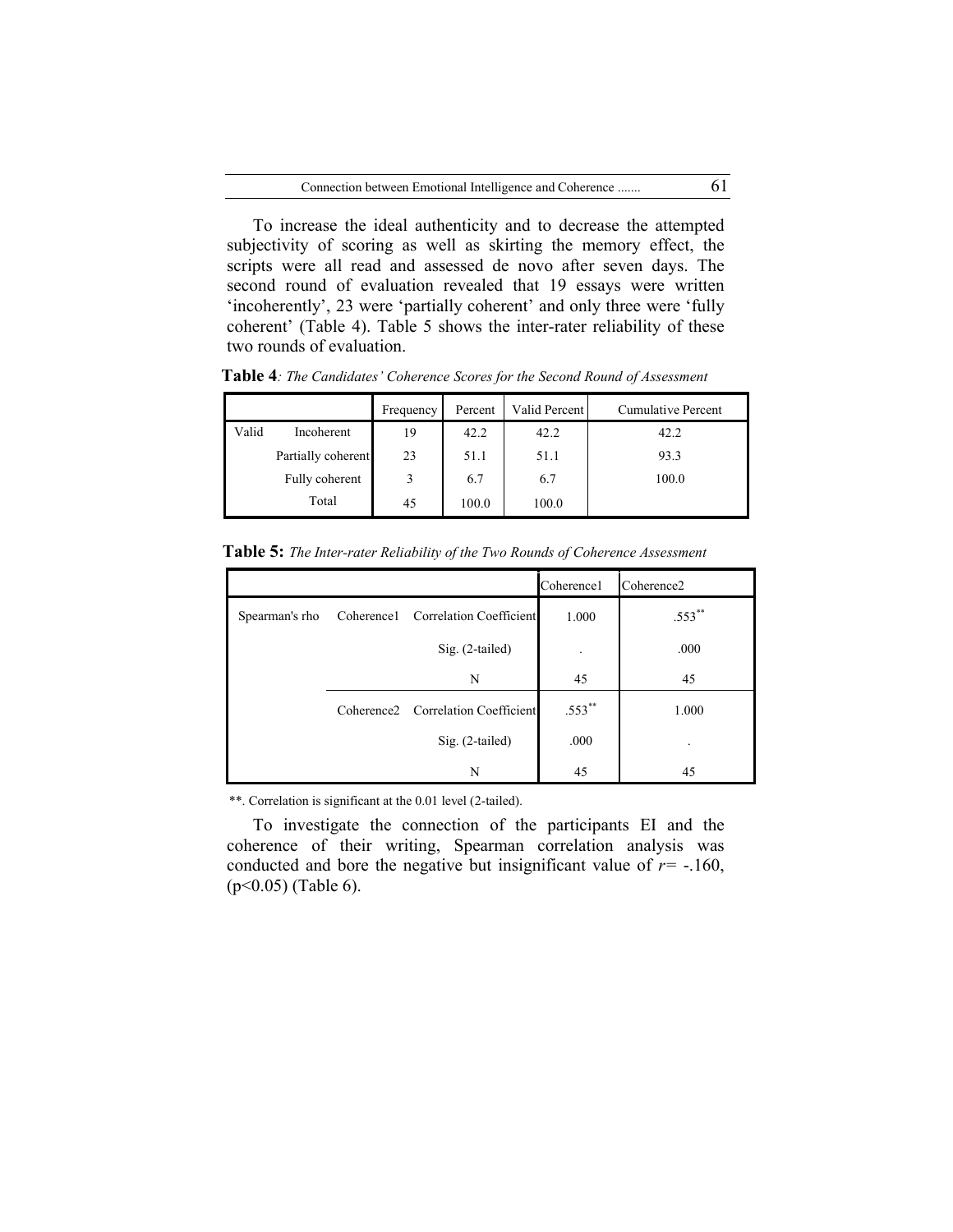|                |           |                                | EQ      | Coherence |
|----------------|-----------|--------------------------------|---------|-----------|
| Spearman's rho | EQ        | Correlation Coefficient        | 1.000   | $-.160$   |
|                |           | $Sig. (2-tailed)$              |         | .293      |
|                |           | N                              | 4.      |           |
|                | Coherence | <b>Correlation Coefficient</b> | $-.160$ | 1.000     |
|                |           | $Sig. (2-tailed)$              | .293    |           |
|                |           | N                              |         |           |

**Table 6:** *Spearman's Rho Correlation Analysis between EQ and Coherence*

The Spearman's rho correlation tests were also conducted among EI subscales and the writings' coherence (Table 7): 'perception of emotion' and coherence ( $r = -139$ ,  $p < 0.05$ ), 'managing own emotions' and coherence  $(r=-.090, p<0.05)$ , 'managing others' emotions' and coherence  $(r=$  -.214, p<0.05), 'utilization of emotion' and coherence (*r=*.074, p<0.05).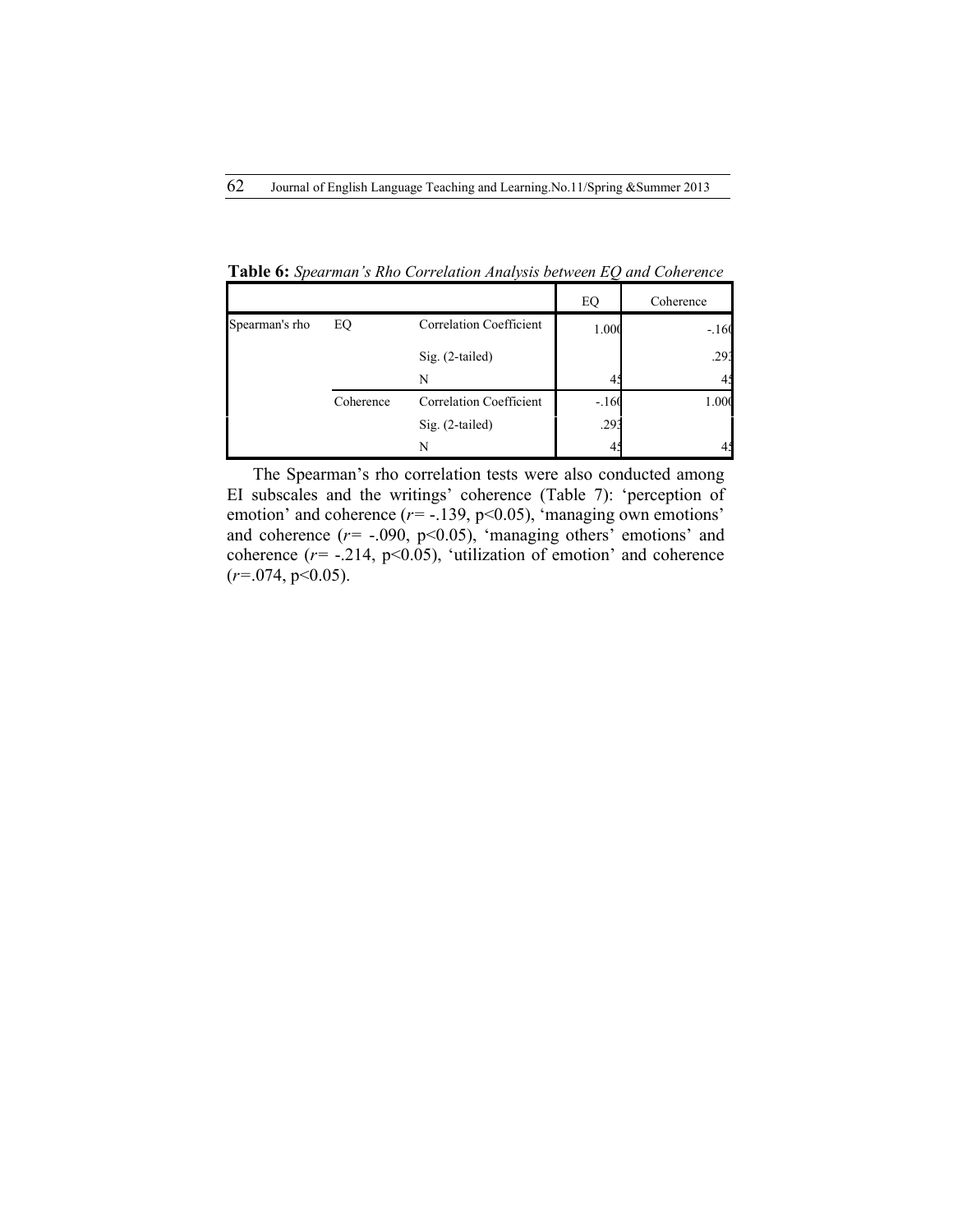|                   |                    |                                                   | Managing Managing  |         |         |                              |         |
|-------------------|--------------------|---------------------------------------------------|--------------------|---------|---------|------------------------------|---------|
|                   |                    |                                                   | Perception         | own     | others  | Utilization                  |         |
|                   |                    |                                                   | of emotion emotion |         |         | emotion of emotion Coherence |         |
| Spearman's<br>rho |                    | Perception Correlation<br>of emotion Coefficient  | 1.000              | .157    | $.319*$ | .139                         | $-.139$ |
|                   |                    | Sig. (2-tailed)                                   |                    | .304    | .033    | .363                         | .361    |
|                   |                    | N                                                 | 45                 | 45      | 45      | 45                           | 45      |
|                   | Managing<br>own    | Correlation<br>Coefficient                        | .157               | 1.000   | $.346*$ | .061                         | $-.090$ |
|                   | emotions           | Sig. (2-tailed)                                   | .304               |         | .020    | .690                         | .555    |
|                   |                    | N                                                 | 45                 | 45      | 45      | 45                           | 45      |
|                   | Managing<br>others | Correlation<br>Coefficient                        | $.319*$            | $.346*$ | 1.000   | $-.031$                      | $-.214$ |
|                   | emotions           | Sig. (2-tailed)                                   | .033               | .020    |         | .837                         | .159    |
|                   |                    | N                                                 | 45                 | 45      | 45      | 45                           | 45      |
|                   |                    | Utilization Correlation<br>of emotion Coefficient | .139               | .061    | $-.031$ | 1.000                        | .074    |
|                   |                    | Sig. (2-tailed)                                   | .363               | .690    | .837    |                              | .628    |
|                   |                    | N                                                 | 45                 | 45      | 45      | 45                           | 45      |
|                   |                    | Coherence Correlation<br>Coefficient              | $-.139$            | $-.090$ | $-.214$ | .074                         | 1.000   |
|                   |                    | Sig. (2-tailed)                                   | .361               | .555    | .159    | .628                         |         |
|                   |                    | N                                                 | 45                 | 45      | 45      | 45                           | 45      |
|                   |                    |                                                   |                    |         |         |                              |         |

**Table 7:** *Spearman's Rho Correlation Analyses Among EQ Sub-scales and Coherence*

\*. Correlation is significant at the 0.05 level (2-tailed).

As we can see, the relationship between the two variables, EI and coherence, is loose and the null hypothesis, which claims that there is no relationship between EI and the essays' coherence is confirmed.

## **Discussion**

The lack of association between the emotional profile of the participants in this study and the coherence of the writings they produced seems, at first glance, counterintuitive and flies in the face of claims in the literature about the consequences of high or low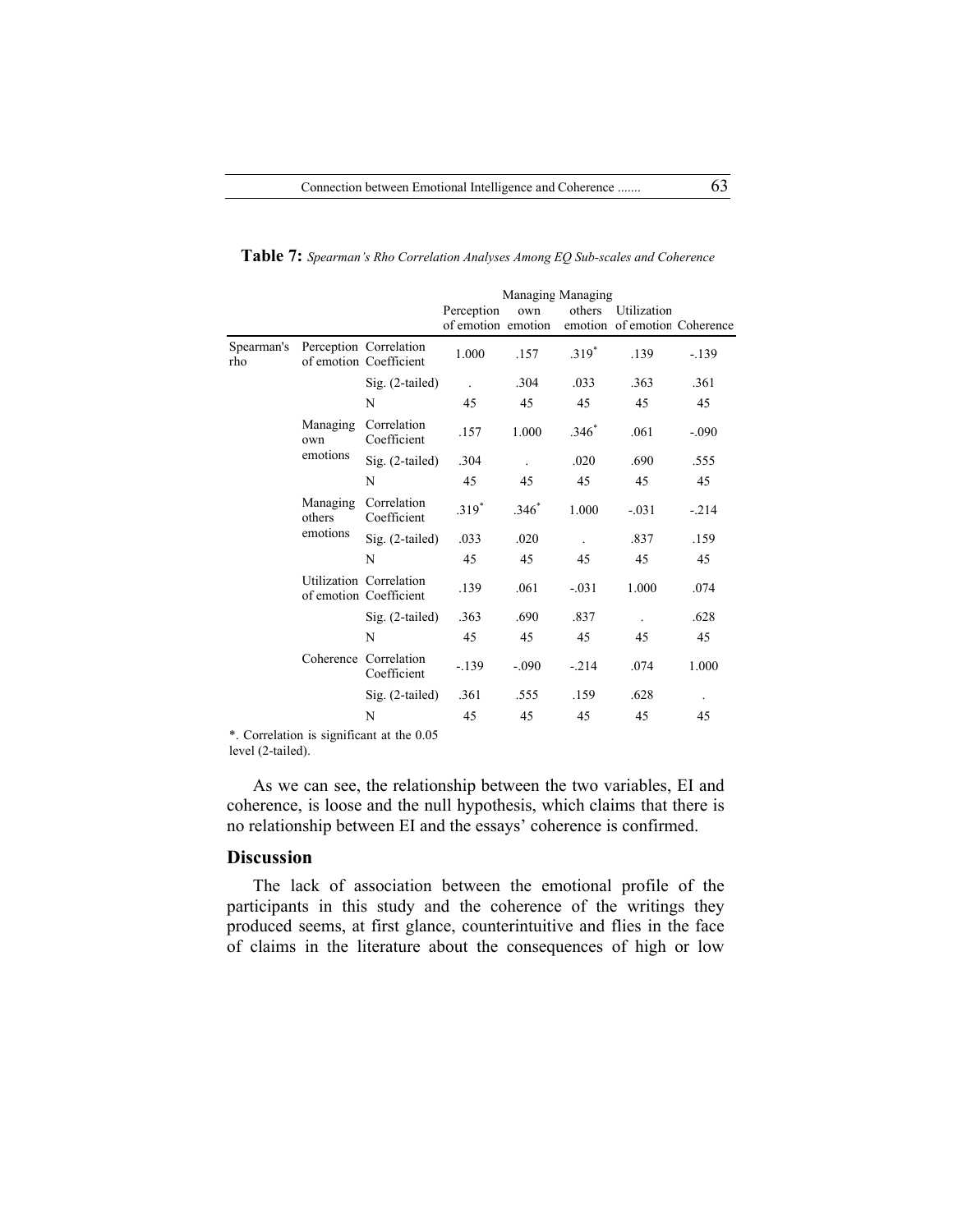emotional shrewdness. However, if this finding is based on reliable data, it may provide additional insights regarding the relationship targeted by this study.

One consideration is that writing is an off-line and deliberate act. Unlike real-time communication, which is highly dependent on the social skills and empathy of the interlocutors, in writing the authors have the opportunity to compensate for the missing micro-skills necessary for effective communication. While it is not denied that even with writing tasks, social savvy, interpersonal imagination, and the ability to empathize with and cater for readers' expectations are essential, writers can conceivably bring in other resources and factors in to cancel out or override the impact of the emotional factor.

The exact mechanism of the interplay remains to be worked out and elaborated; but, it seems the relationship of EI and coherence is similar to some other situations, where an effect is postulated in principle or observed in laboratory conditions with simple, isolated tasks but when it comes to real situations or tasks, which take a constellation of skills and sub-skills, the effect targeted for measurement is diluted and dwarfed, either directly or in interaction with other relevant factors. Bialystok (2006) makes a similar point in discussing why the impact of bilingualism is observable only in young or early stages and with simple discrete-point tasks (see also Cummins, 1979). A related explanation can be that in order for EI of foreign language learners to become operative and make a significant impact on the coherence of their writing, their proficiency and the level of their writing should reach a certain threshold. Emotionally intelligent learners who are at a low level of writing proficiency cannot make their intelligence apparent in action.

The loose relationships reported here may also have to do with the fact that the participants studied English in a foreign context. When the developmental trajectory of knowledge or skills does not match the natural route that emergent systems cover and are not consistent with and supported by natural mechanisms of the learners, the catalyst function of EI may not get the opportunity to exert its influence. In other words, while EI is a facilitator of language-related skills in natural context, where learning happens in congruity with all learning mechanisms, the catalyst function of EI does not become operational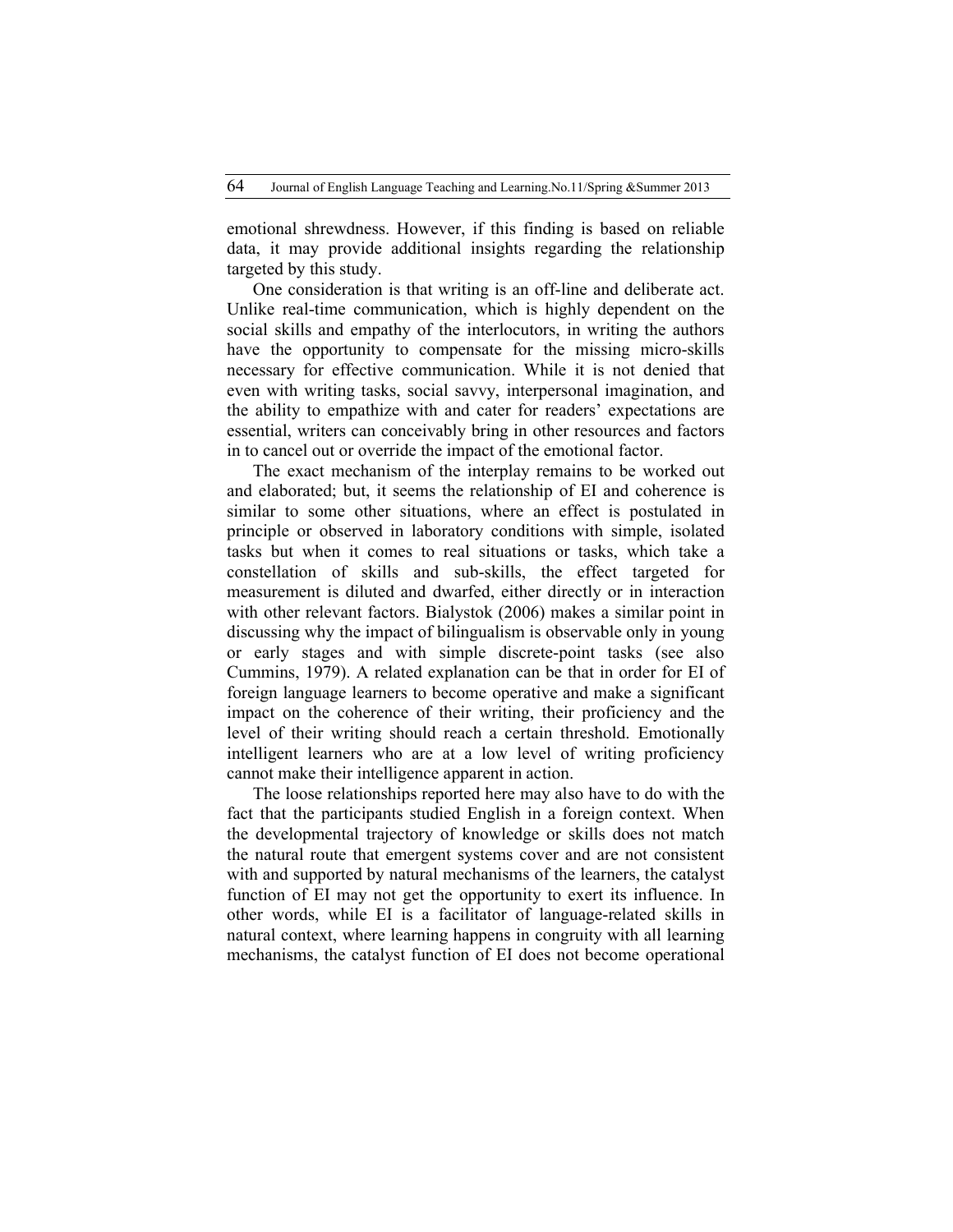when there is not much "interoperability" between it and the processes involved in the target learning.

A related cause of not observing a positive correlation between coherence and the emotional measure in this study may be the particular learning and use strategies that the participants have resorted to. They may have used strategies which involve other types of intelligence and bring different aspects of their resources and personality traits into play. Goleman's (2011) remarks in his website endorse this argument:

There is no necessary relationship between emotional intelligence and a cognitive ability like language learning.… The neural circuits that govern self-management and relationship skills -- the two main parts of EI -- are independent of the areas for verbal and other cognitive capabilities. On the other hand, it may depend on how you are learning the language. The one way in which EI might facilitate language learning is if you go to that culture and learn the language by living there. The more naturally occurring opportunities you have to practice, the quicker your learning will be. And EI should make it easier for you to cultivate the ongoing relationships with people who can help you learn.

Another conclusion can be that linguistic production and behavior is something different from emotional orientations and other social behavior. It is not rare to find coherent and commendable pieces of writing produced by authors who do not characteristically enjoy much control over their own emotions and it is unlikely they are very sensitive to other people's feelings and thoughts. Even well-known authors such as Edgar Allen Poe, Franz Kafka, Graham Greene, Sylvia Platt, Dylan Thomas, Tennessee Williams, and Virginia Woolf, who are known to have suffered from chronic clinical psychological diseases with negative personal and social consequences, produced successful poems, essays, novels and short stories, which enjoy high levels of intra- and intertextual coherence.

However, instead of concluding categorically that emotional intelligence is irrelevant to writing and its coherence, we had better consider its relevance in an ecological perspective and study the relationship in interaction with many other relevant factors which may be both affected by and modify the effect of the writers' EQ.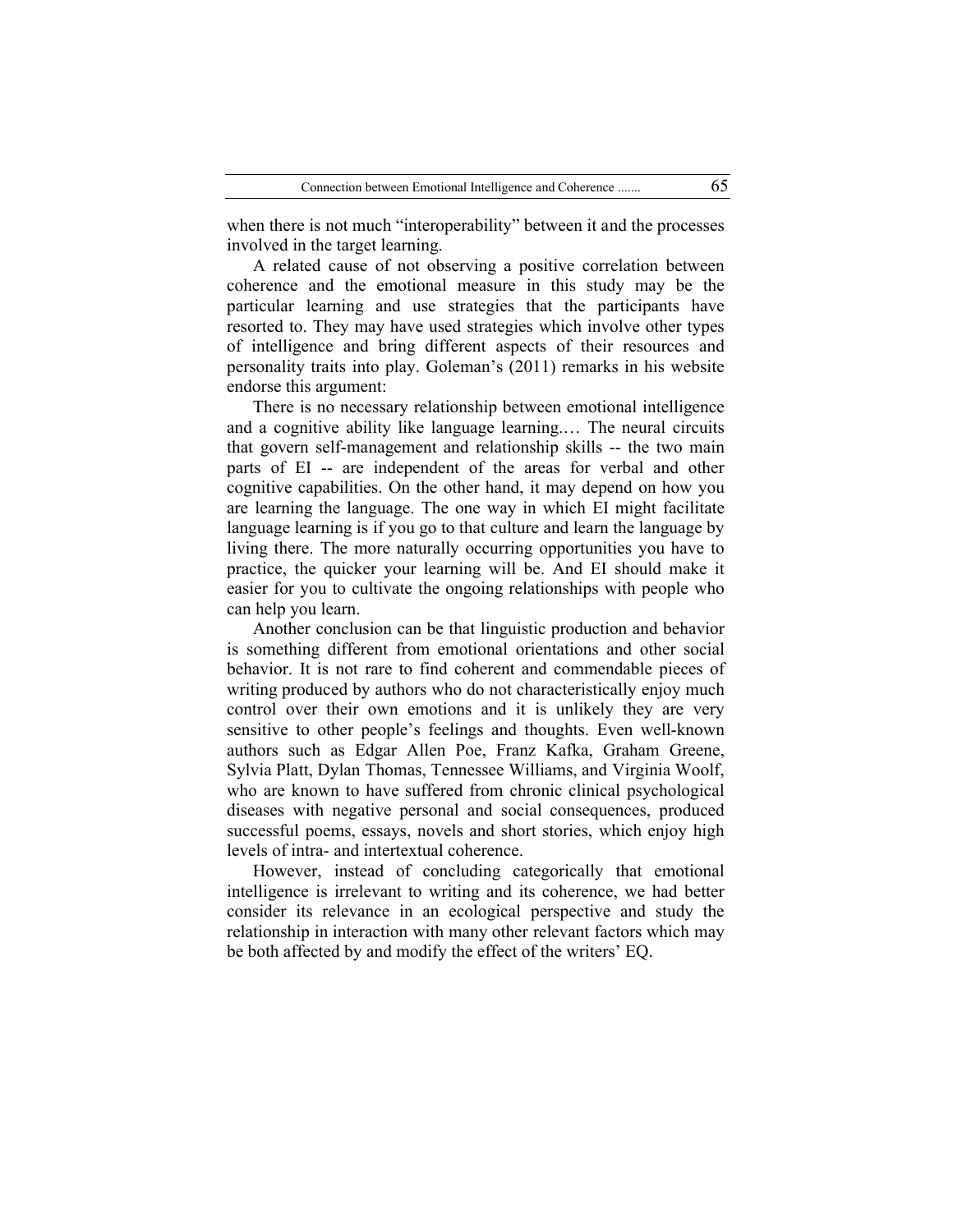## **Conclusion**

The existence of a loose relationship between coherence in writing and the EI of the writers may, on the surface, indicate that presence or lack of some or all of the sub-components of EI will be of no consequence for the coherence in writing. But, this linear interpretation may be jumping to premature conclusions. Even if EI and coherence are not tightly associated, it does not mean that EI has no role in writing and its coherence. It may be playing a crucial role in indirect and subtle ways, which do not reveal themselves in direct measurement of the relationship. The fact that one source of coherence is the reader's background knowledge and the readers and writers dialogically interact in the construction of coherence (Pilus, 1996), the possible impact of a myriad of other contributory factors, and writing being an off-line activity, which allows second thoughts, may all help explain the counter-intuitive results obtained in this study. Another important point to consider is that the writing the participants in this study produced suffered from much incoherence. This can be a reminder that the EI effect may be a potential that exerts its impact more visibly at higher levels of proficiency. However, the validity of these possible explanations can only be endorsed by more in-depth elaborate studies which explore the mechanism through which coherence is created and take an ecological and dynamic perspective to this issue. Among many other things, such studies should include more participants from a variety of contexts and levels and look at coherence not as a final product but in a chain of cognitive events which involve the complex and dynamic interplay of many factors including the ingredients of EI.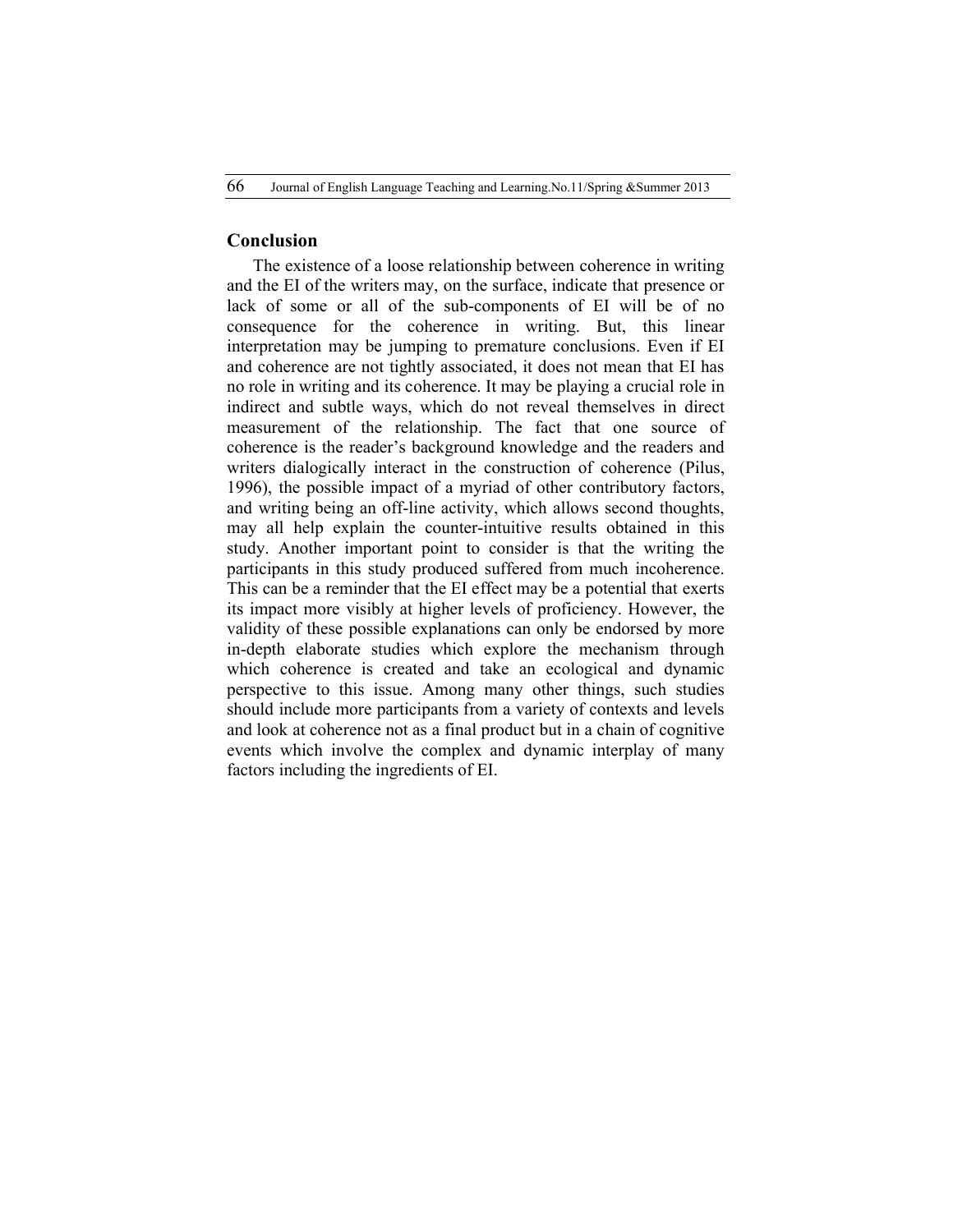## **References**

- Bailey, S. (2003). *Academic writing: A practical guide for students.* London, New York: Routledge Falmer.
- Bailey, S. (2006). *Academic writing: A handbook for international students.* London: Routledge.
- Bamberg, B. (1984). Assessing coherence: A reanalysis of essays written for the national assessment of educational progress. *Research in the Teaching of English*, *18*, 3: 305-319.
- Bar-On, R. (2006). The Bar-On model of emotional social intelligence (ESI). *Psichothema*, *18*, 13-25.
- Bialystok, E. (2006). The impact of bilingualism on language and literacy developmwent. In T.K. Bhatia and W.C. Ritchie, *The Handbook of bilingualism*, pp. 577-601. Oxford: Blackwell.
- Broukal, M., & Nolan-Woods, E. (1991). *NTS's preparation for the TOEFL.* Chicago: National Textbook Company.
- Cummins, J. (1979). Linguistic interdependence and the educational development of bilingual children. *Review of Educational Research*, *49*, 222–51.
- Gear, J. (1993). *Cambridge preparation for the TOEFL test.* New York: Cambridge University Press.
- Goleman, D. (1995). *Emotinal Intelligence*. New York: Bantam Books.
- Goleman, D. (2011). *Emotional intelligence and language acquisition*. Retrieved January 17, 2012, from http://www.danielgoleman.info.
- Halliday M. A. K . & Hasan, R. (1976). *Cohesion in English.* London: Longman.
- Hawkey, K. (2006). Emotional intelligence and mentoring in preservice teacher education: A literature review. *Mentoring and Tutoring*, *14*(2), 131-147.
- Johnson, K. & Johnson, H. (1999). *Encyclopedic dictionary of applied linguistics.* Massachusets: Blackwell Publishers.
- Mathews, G., Zeidner, M. & Roberts, R. (2002). *Emotional intelligence: Science and myth*. Cambridge, Mass: MIT.
- Mortiboys, A. (2005). *Teaching with emotional intelligence*. London: Routledge.
- Pérez, J. C., Petrides, K. V., & Furnham, A. (2005). Measuring trait emotional intelligence. In R. Schulze and R. D. Roberts (Eds.),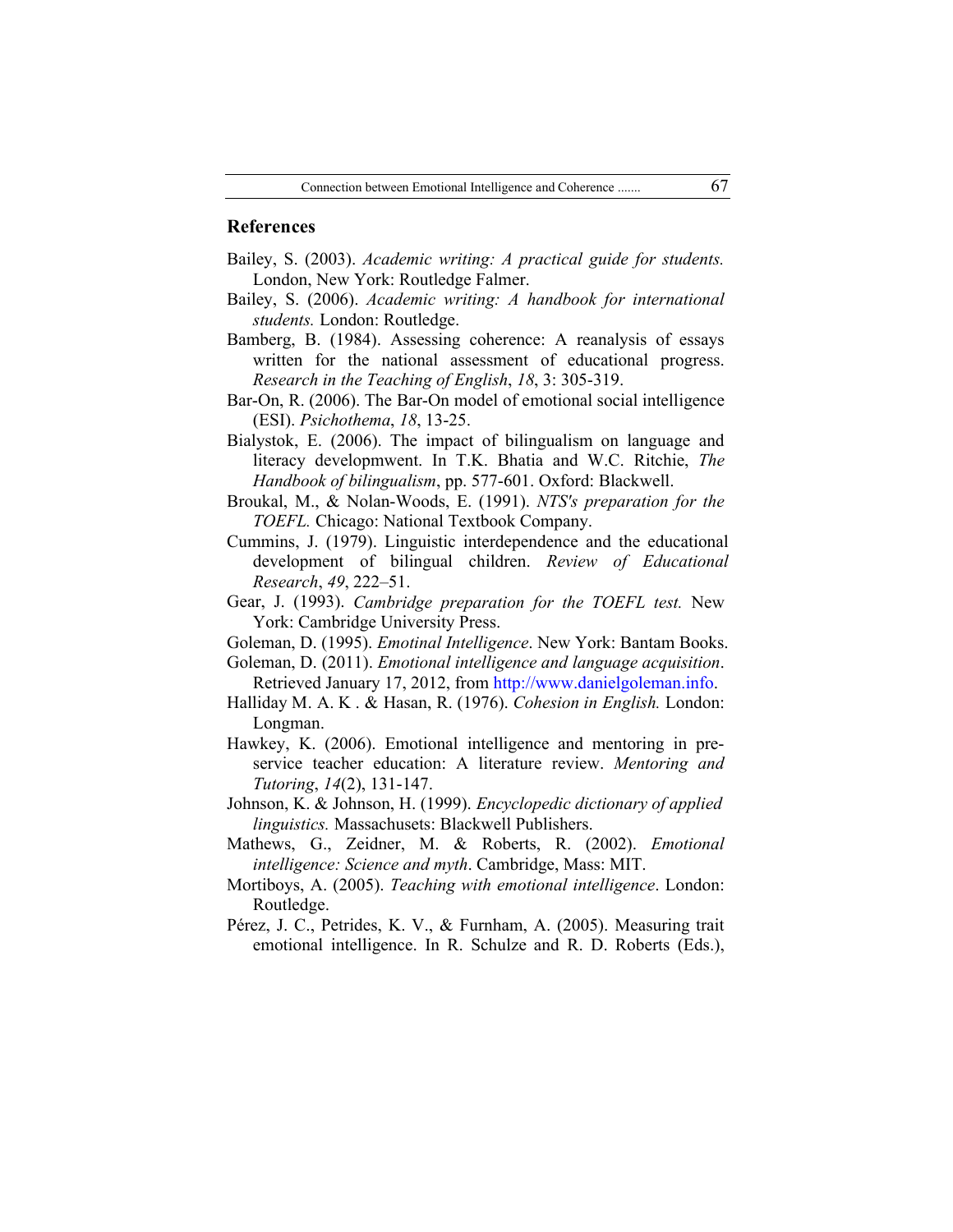*International Handbook of Emotional Intelligence* (pp. 123-143). Cambridge, MA: Hogrefe & Huber.

- Phillips, D. (1995). *Longman practice tests for the TOEFL.* New York: Longman Publishing.
- Pilus, Z. (1996). Coherence and students' errors weaving the threads of discourse. *English Teaching Forum*, *34*(3), 44-54.
- Richards, J, C., Miller, S, K. (2008). *Doing academic writing in education; connecting the personal and the professional.* London: Lawrence Erlbaum.
- Schutte, N<sub>r</sub>. Malouff, M, J. & Bhullar, N. (2009). The assessing emotions scale. In D. H. Con Stough, *Assessing emotional intelligence: Theory, research, and applications* (pp. 119-135). New York: Springer.
- Smidt, S. (2009). *Introducing Vygotsky: A guide for practitioners and students in early years education.* NewYork: Routledge.
- Sparrow, T. & Knight, A. (2006). *Applied EI: The importance of attitudes in developing emotional intelligence.* San Francisco: Jossey-Bass.
- Stein, S. J. & E Book, H. (2006). *The EQ edge : Emotional intelligence and your success.* Mississauga: John Wiley.
- Surma, A. (2005). *Public and professional writing: Ethics, imagination and rhetoric.* New York: Palgrave Mcmillan.
- Swales, J, M. & Feak, C, B. (1994). *Academic writing for graduate student: Essential tasks and skills.* Michigan: The University of Michigan Press.
- Van Dijk, T.A. (1977), *Text and context: Eexplorations in the semantics and pragmatics of discourse*. London: Longman.
- Weigle, S. C. (2002). *Assessing writing.* Cambridge: Cambridge University Press.
- Yeung, R. (2009). *Emotional intelligence: The new rules.* London: Marshal Cavendish.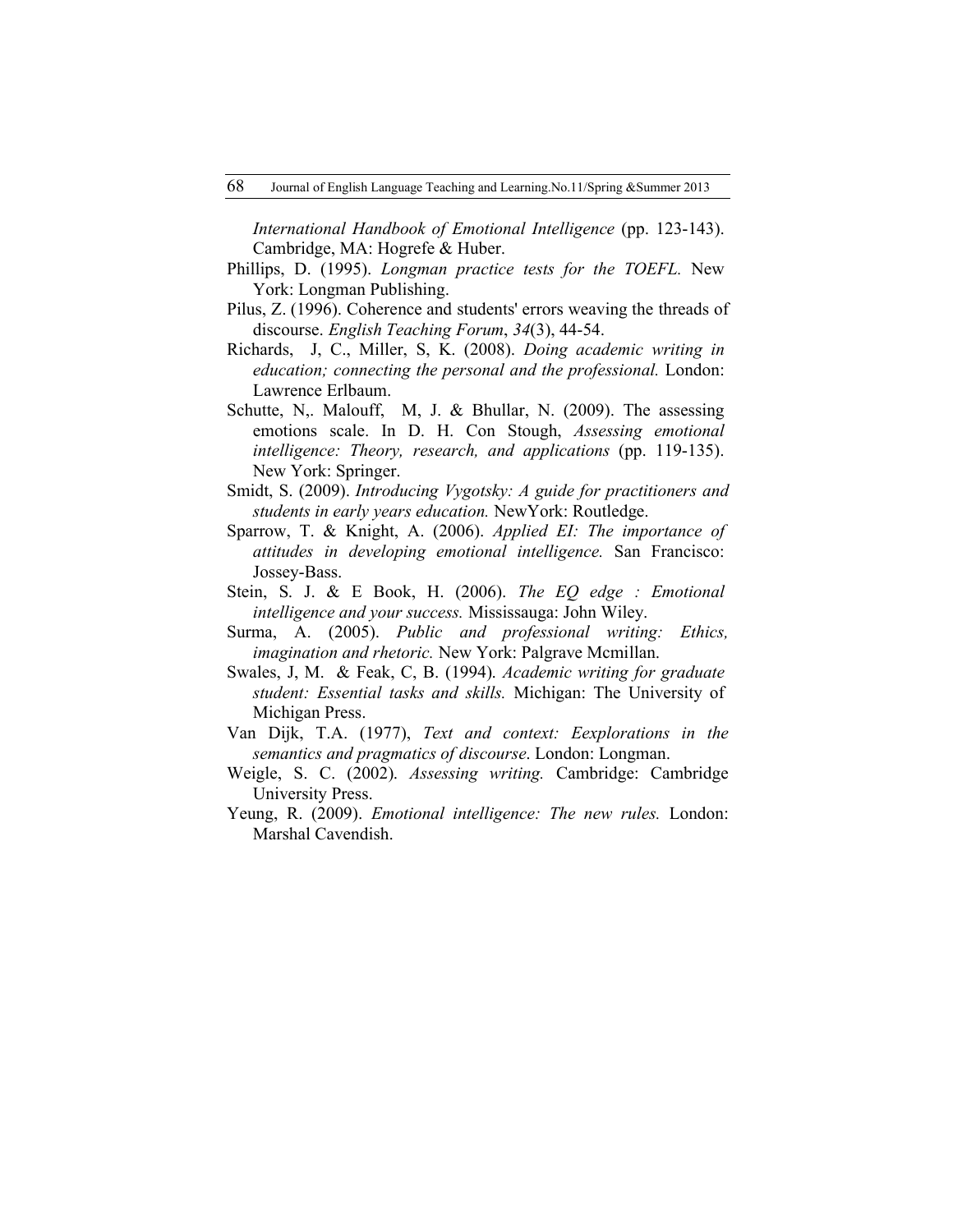#### **Appendix A: Schutte Emotional Intelligence Scale**

Perception of Emotion (items 5, 9, 15, 18, 19, 22, 25, 29, 32, 33) Managing Own Emotions (2, 3, 10, 12, 14, 21, 23, 28, 31) Managing Others' Emotions (1, 4, 11, 13, 16, 24, 26, 30) Utilization of Emotion (6, 7, 8, 17, 20, 27)

**Directions: Each of the following items asks you about your emotions or reactions associated with emotions. After deciding whether a statement is generally true for you, use the 5-point scale to respond to the statement. Please circle the ''1'' if you strongly disagree that this is like you, the ''2'' if you somewhat disagree that this is like you, ''3'' if you neither agree nor disagree that this is like you, the ''4'' if you somewhat agree that this is like you, and the ''5'' if you strongly agree that this is like you. There is no right or wrong answers. Please give the response that best describes you.**

1=strongly disagree

2=somewhat disagree

3=neither agree nor disagree

4=somewhat agree

5=strongly agree

| 1. I know when to speak about my personal problems to others.         | 12345    |
|-----------------------------------------------------------------------|----------|
| 2. When I am faced with obstacles, I remember times I faced similar   |          |
| obstacles and overcame them.                                          | 12 3 4 5 |
| 3. I expect that I will do well on most things I try.                 | 12345    |
| 4. Other people find it easy to confide in me.                        | 12345    |
| 5. I find it hard to understand the non-verbal messages of other      |          |
| people.                                                               | 12345    |
| 6. Some of the major events of my life have led me to re-evaluate     |          |
| what is important and not important.                                  | 12345    |
| 7. When my mood changes, I see new possibilities.                     | 12345    |
| 8. Emotions are one of the things that make my life worth living.     | 12345    |
| 9. I am aware of my emotions as I experience them.                    | 12345    |
| 10. I expect good things to happen.                                   | 12345    |
| 11. I like to share my emotions with others.                          | 12345    |
| 12. When I experience a positive emotion, I know how to make it last. | 12345    |
| 13. I arrange events others enjoy.                                    | 12345    |
| 14. I seek out activities that make me happy.                         | 12345    |
| 15. I am aware of the non-verbal messages I send to others.           | 12345    |
| 16. I present myself in a way that makes a good impression on others. | 12345    |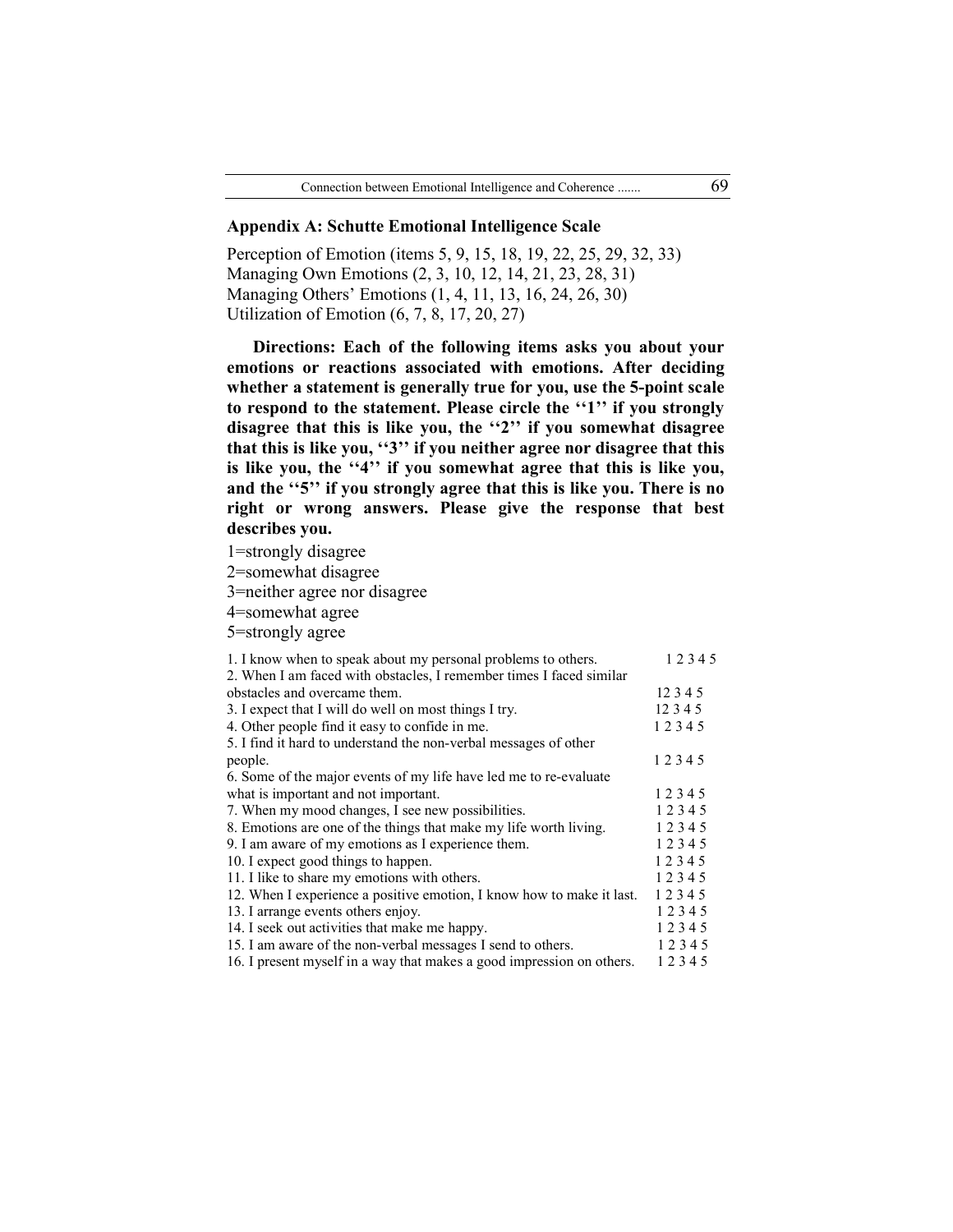| 70 |  | Journal of English Language Teaching and Learning No.11/Spring & Summer 2013 |
|----|--|------------------------------------------------------------------------------|
|    |  |                                                                              |

| 17. When I am in a positive mood, solving problems is easy for me.       | 12345 |
|--------------------------------------------------------------------------|-------|
| 18. By looking at their facial expressions, I recognize the emotions     |       |
| people are experiencing.                                                 | 12345 |
| 19. I know why my emotions change.                                       | 12345 |
| 20. When I am in a positive mood, I am able to come up with new          |       |
| ideas.                                                                   | 12345 |
| 21. I have control over my emotions.                                     | 12345 |
| 22. I easily recognize my emotions as I experience them.                 | 12345 |
| 23. I motivate myself by imagining a good outcome to tasks I take on.    | 12345 |
| 24. I compliment others when they have done something well.              | 12345 |
| 25. I am aware of the non-verbal messages other people send.             | 12345 |
| 26. When another person tells me about an important event in his or      |       |
| her life, I almost feel as though I experienced this event myself.       | 12345 |
| 27. When I feel a change in emotions, I tend to come up with new         |       |
| ideas.                                                                   | 12345 |
| 28. When I am faced with a challenge, I give up because I believe I will |       |
| fail.                                                                    | 12345 |
| 29. I know what other people are feeling just by looking at them.        | 12345 |
| 30. I help other people feel better when they are down.                  | 12345 |
| 31. I use good moods to help myself keep trying in the face of           |       |
| obstacles.                                                               | 12345 |
| 32. I can tell how people are feeling by listening to the tone of their  |       |
| voice.                                                                   | 12345 |
| 33. It is difficult for me to understand why people feel the way         |       |
| they do.                                                                 | 12345 |

# **Appendix B: Bamberg's (1984) Holistic Coherence Scale**

# **4 = Fully Coherent**

-Writer identifies the topic.

- -Writer does not shift topics or digress.
- -Writer orients the reader by creating a context or situation.
- -Writer organizes details according to a discernible plan that is sustained throughout the entire essay.
- -Writer skillfully uses cohesive ties such as lexical cohesion, reference, etc. to link sentences and/or paragraphs together.
- -Writer concludes with a statement that gives the reader a definite sense of closure.
- -Discourse flows smoothly -few or no grammatical and/or mechanical errors interrupt the reading process.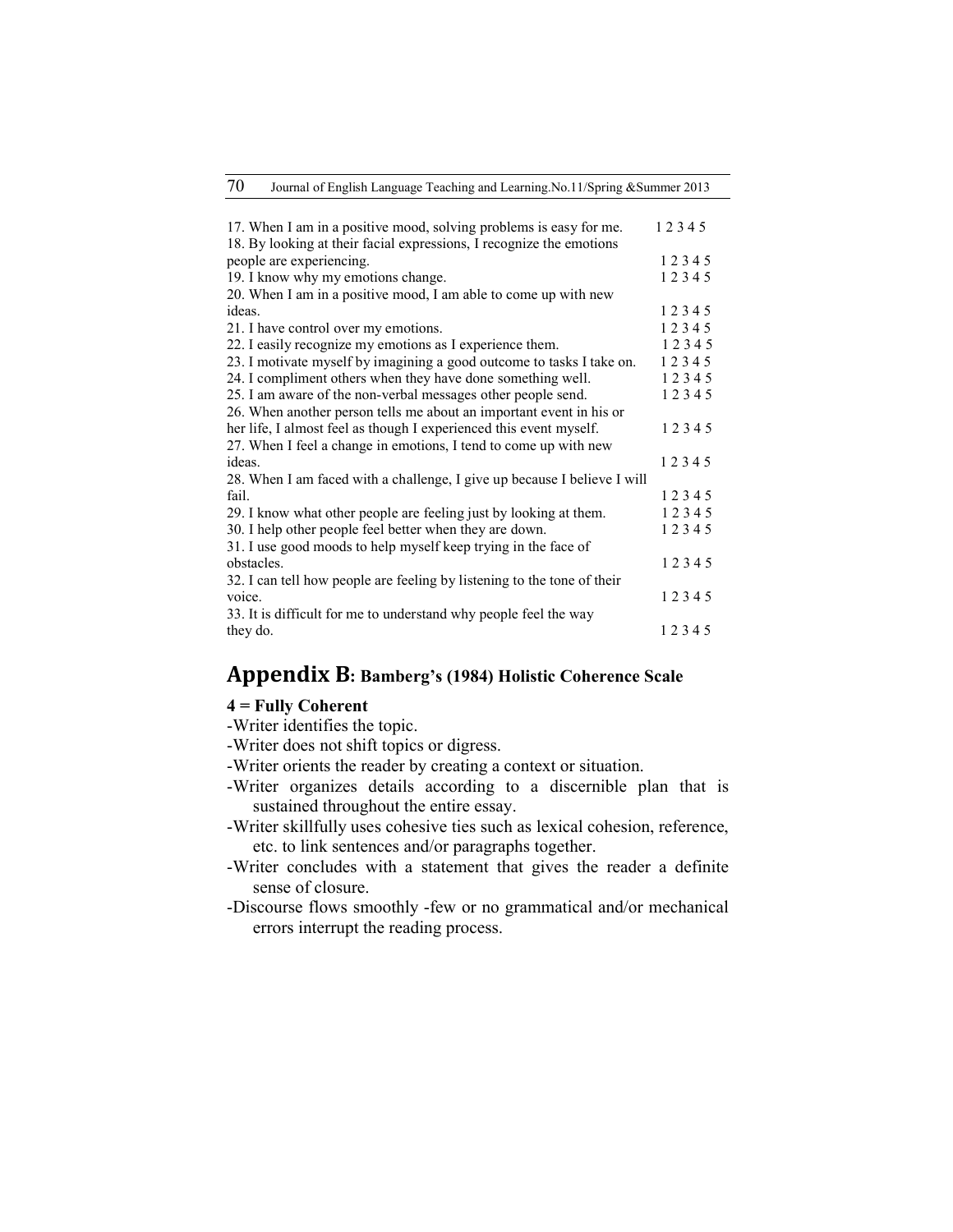## **3 = Partially Coherent**

- -If the writer does not explicitly identify the topic, s/he provides enough details so that the reader can probably identify the specific subject.
- -Writer has one main topic but there may be minor digressions.
- -Writer provides reader some orientation, either by briefly suggesting the context or by directly announcing the topic.
- -Writer organizes details according to a plan, but may not sustain it throughout or may list details in parts of the essay.
- -Writer uses some cohesive ties such as lexical cohesion, conjunction, reference, etc. to link sentences and/or paragraphs together.
- -Writer does not usually conclude with a statement that creates a sense of closure.
- -Discourse generally flows smoothly although occasional grammatical and/or mechanical errors may interrupt the reading process.

#### **2 = Incoherent**

Some of the following prevent the reader from integrating the text into a coherent whole:

- -Writer does not identify the topic and the reader would be unlikely to infer or guess the topic from the details provided.
- -Writer shifts topics or digresses frequently from the topic.
- -Writer assumes the reader share his/her context and provides little or no orientation.
- -Writer has no organizational plan in most of the text and frequently relies on listing.
- -Writer uses few cohesive ties such as lexical cohesion, conjunction, reference, etc. to link sentences and/or paragraphs together.
- -Discourse is irregular or rough because mechanical and/or grammatical errors frequently interrupt the reading process.

### **1 = Incomprehensible**

Many of the following prevent the reader from making sense of the text:

-Topic cannot be identified.

-Writer moves from topic to topic by association or digresses frequently.